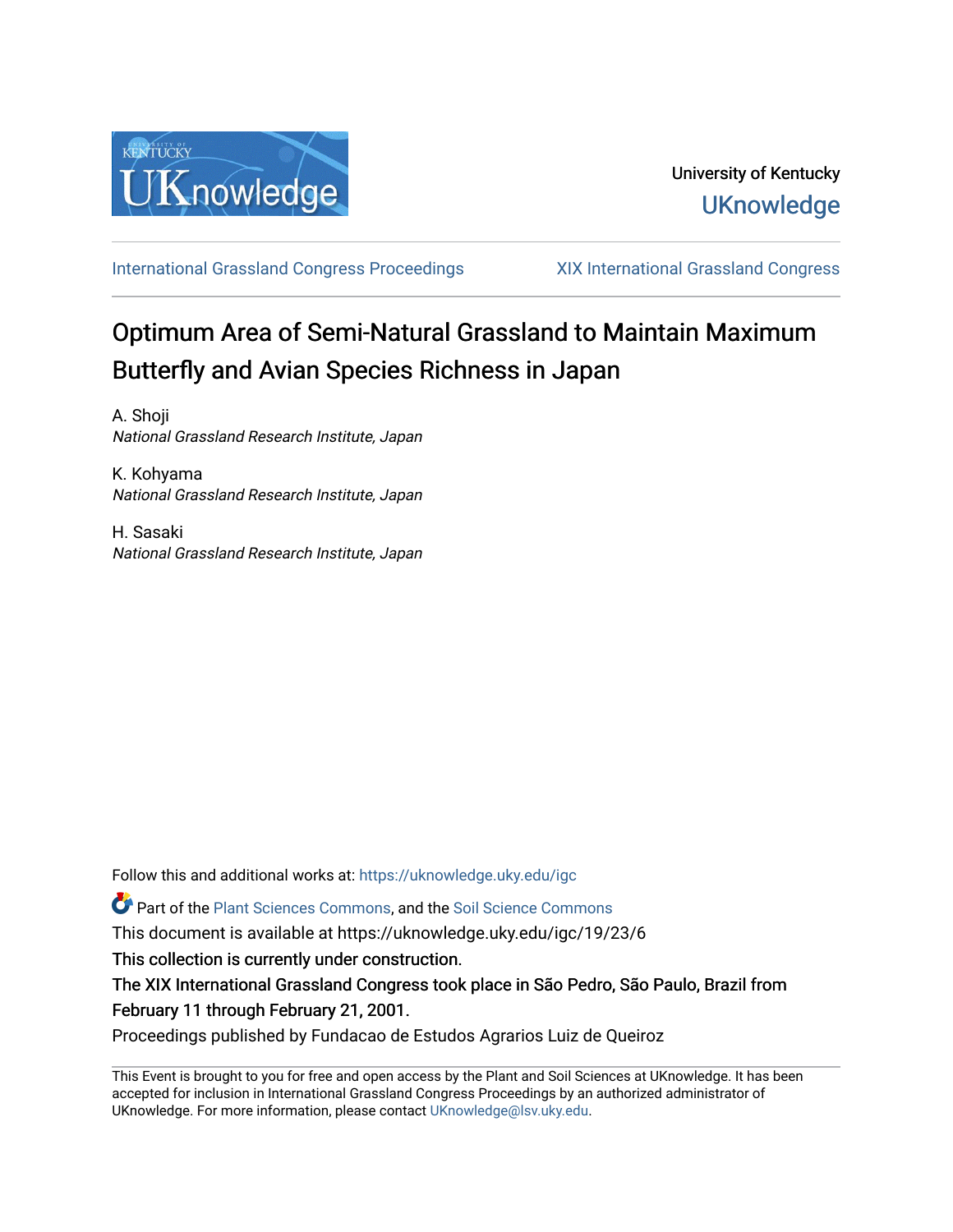## **OPTIMUM AREA OF SEMI-NATURAL GRASSLAND TO MAINTAIN MAXIMUM BUTTERFLY AND AVIAN SPECIES RICHNESS IN JAPAN**

ID # 23-06

A. Shoji, K. Kohyama and H. Sasaki National Grassland Research Institute, Nishinasuno, Tochigi 329-2793, Japan

#### **Abstract**

To evaluate the optimum area of semi-natural grassland to maintain maximum butterfly and avian species richness in Japan, digitalized grid data of butterfly and avian distribution, as well as vegetation distribution, throughout the country were used. After obtaining logistic regression models explaining the probabilities of occurrence of each species with semi-natural grassland area and latitude as variables, the optimum value was calculated. The expected maximum species richness of butterflies in the country was the highest in the case of about 40 square kilometers of semi-natural grassland per 100 square kilometers, though the value varied somewhat with latitude. The expected maximum species richness of birds was the highest in the case of about 60 square kilometers of semi-natural grassland per 100 square kilometers. This study showed that the decrease in semi-natural grassland in Japan has resulted in far from ideal conditions for many species.

**Keywords:** Birds, butterflies, digitalized grid data, logistic regression analysis, optimum area, semi-natural grassland, species richness

#### **Introduction**

Semi-natural grassland accounted for more than 10% of the total land area of Japan in the early part of the 20th century (Himiyama at al., 1991). However, by 1990 such land, including temporary grassland such as clear-cut and abandoned cropland, had diminished to 3.3% of the country's total land area (Environment Agency, 1994) as a result of the industrialization of agriculture and animal husbandry in rural areas.

Semi-natural grassland is very important as the habitat of many grassland-dependent species, especially in countries such as Japan that are dominated by forest communities as the climax of vegetational succession. The decrease in semi-natural grassland is one of the reasons that many grassland-dependent plant species (about 90) are included in the Red List (Environment Agency, 1997). However, for butterfly and avian species, it has not been clarified whether the decrease in semi-natural grassland is desirable or not, and the optimum area of semi-natural grassland has not yet been determined.

Using digitalized grid data provided by the Environment Agency, this study clarified (1) which butterfly and avian species decrease or increase with increasing area of semi-natural grassland, or have the optimum area of semi-natural grassland in their habitat, and (2) the optimum area of grassland to maximize species richness.

#### **Material and Methods**

Digitalized grid data on butterfly, avian, and vegetation distribution, provided by the Environment Agency and based on the National Survey on the Natural Environment, was used to calculate the optimum area of semi-natural grassland to maintain maximum butterfly and avian species richness.

For butterflies, a distribution survey of the whole country was conducted for two years from 1989, as a part of the Animal Distribution Survey (All-Species Survey) of the 4th National Survey on the Natural Environment by the Environment Agency. For birds, the same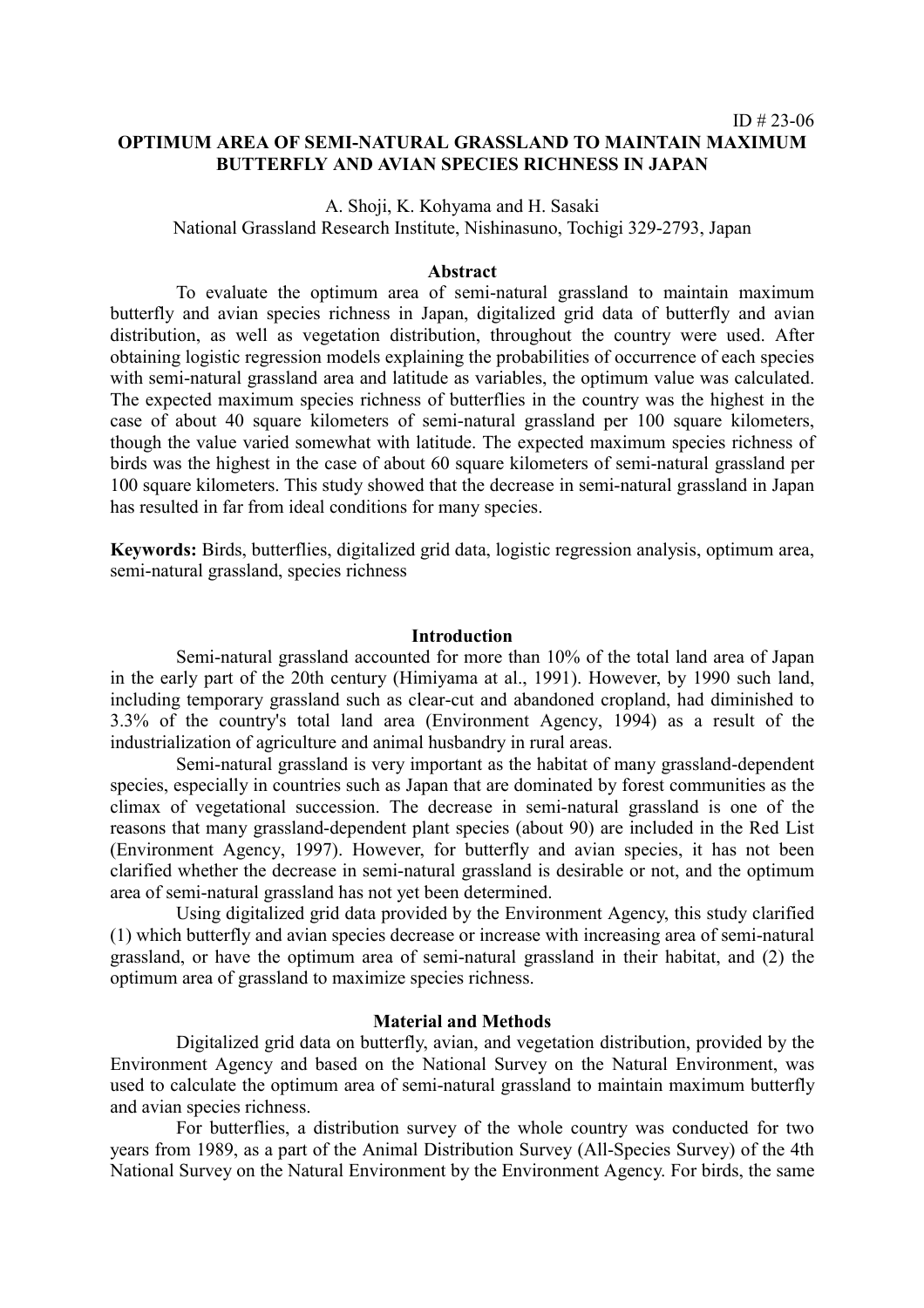type of survey was conducted in 1978 as the nationwide breeding bird survey of the 2nd National Survey on the Natural Environment. All of the distribution data consisted of code numbers for species present in every 2nd Section (about 10 km X 10 km) of the Grid Square System, which uses lines of longitude and latitude to divide the whole country into rectangular sections (Administrative Management Agency, 1973).

The vegetation data was recorded as precisely classified community code number dominant in the center area of every 3rd Section (about 1 km X 1 km, divided section of the 2nd Area Section into 10 X 10 parts of equal length and breadth) of the Grid Square System. The vegetation data obtained after the 4th survey conducted around 1990 was used for butterfly analyses, and for avian analyses, combined vegetation data of the 2nd and the 3rd surveys, both of which were conducted around 1980, was used.

The enumerations composed of butterfly and avian species code numbers were converted into sets of presence/absence (1/0) data for each species every 2nd Section. From each set of vegetation data, the 3rd Section occupied by semi-natural grassland (*Zoysia*-type, *Miscanthus*-type and *Sasa*-type grassland) that might be maintained by means of agricultural activities were extracted, and the area of semi-natural grassland was calculated every 2nd Section. Then, the data sets composed of the area of semi-natural grassland every 2nd Section were generated.

To explain the probabilities of occurrence for each butterfly and avian species by area of semi-natural grassland and latitude, multiple logistic regression analyses were conducted. Logistic regression is a special case of the generalized linear model, and can be used even if the errors are not normally distributed and have no constant variance, instead of ordinary least-squares regression (ter Braak & Looman, 1995). The selection of significant explanatory variables from among four variables (linear and quadratic terms for grassland area and latitude, as including the quadratic terms in the regression equation enables the Gaussian curves to be obtained and the optimum values to be calculated) through the stepwise procedure and the estimation of parameters using the maximum likelihood principle were performed.

All the calculated probabilities of occurrence for each species were summed separately for butterflies and birds in order to calculate the optimum area of semi-natural grassland to maintain maximum expected butterfly and avian species richness. Because of the nondifferentiability of the cumulative formula, the optimum values were evaluated after drawing the expected species richness curves to the grassland area at each latitude.

The analyses were conducted using the statistical software *SAS* (SAS Institute Inc., 1994).

### **Results and Discussion**

Significant equations accounting for the probabilities of occurrence of 225 species of butterflies and 212 species of birds were obtained. The probabilities of occurrence of 18 butterfly species increased with increasing area of semi-natural grassland, 69 species had the optimum area of grassland, the probabilities of occurrence of 42 species decreased with increase in the grassland area, and 96 species were not significantly regressed with the grassland area but only with latitude, or had a constant probability of occurrence.

For birds, the probabilities of occurrence of 23 species increased with increasing area of semi-natural grassland, 39 species had the optimum area of grassland, the probabilities of occurrence of 20 species decreased with increase in the grassland area, and 130 species were not significantly regressed with the grassland area but only with latitude, or had a constant probability of occurrence.

The cumulative value of all the probabilities of occurrence of butterflies, which means the expected species richness of butterflies, was largest in the 2nd Sections containing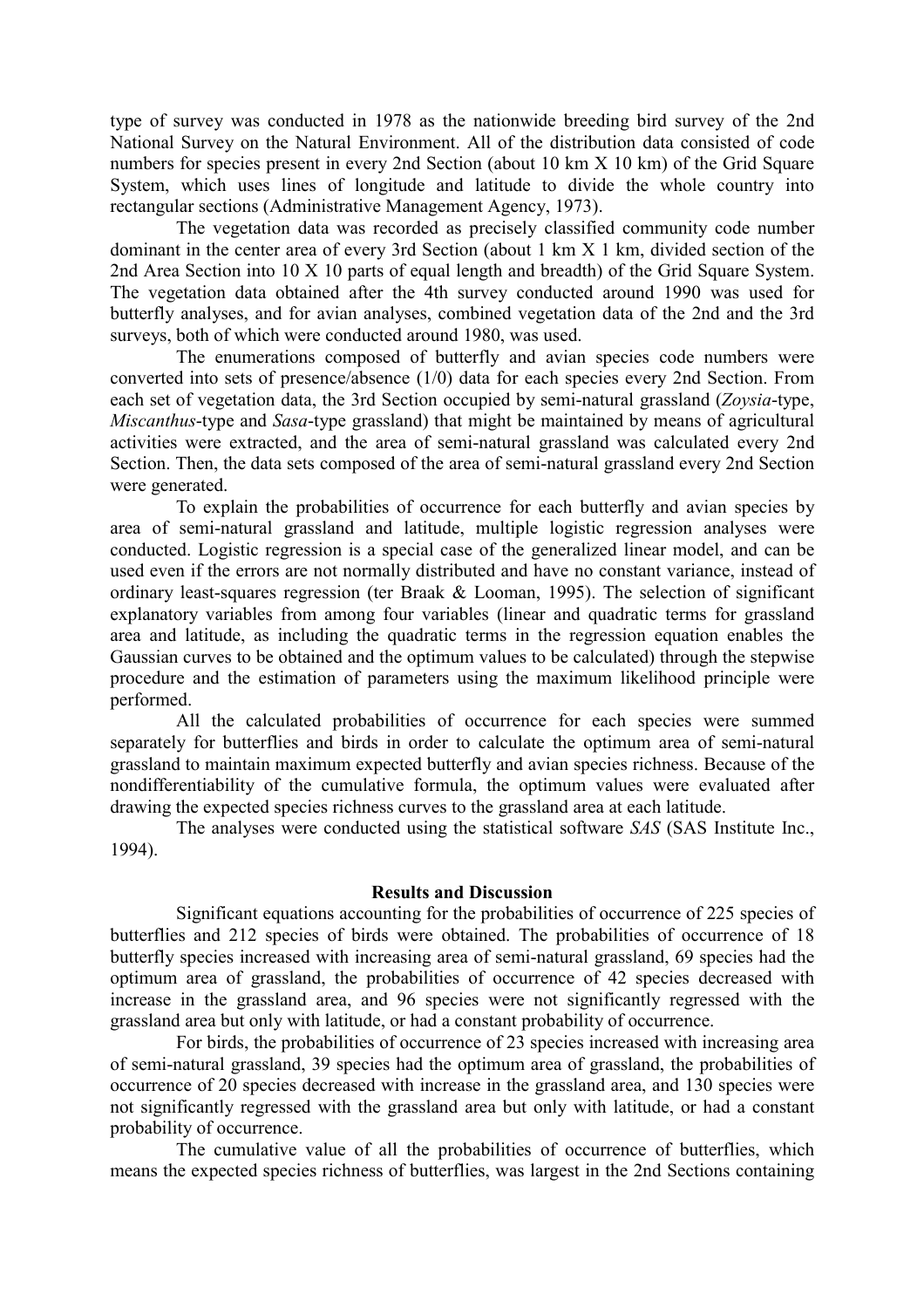about 40 square kilometers of semi-natural grassland, although slight latitudinal differences were recognized and the value was largest in the 2nd Sections having no semi-natural grassland at high latitude (Fig. 1). The reason appeared to be that the *Sasa*-type grassland which is dominant in Hokkaido, the most northerly main island, has little floristic diversity.

The expected avian species richness was largest in the 2nd Sections containing about 60 square kilometers of semi-natural grassland, although slight latitudinal differences were recognized (Fig. 2).

In most areas of Japan, agricultural activities are indispensable for maintenance of semi-natural grassland to prevent vegetational succession. However, after the period of rapid economic growth in the latter half of the 1950s, the industrialization of agriculture and animal husbandry in rural areas caused the conversion of some semi-natural grassland into highly productive artificial grassland composed of introduced species, and dependence on imported forage resulted in disuse or forestation of a large area of semi-natural grassland.

This study showed that maximum expected values of species richness of butterflies and birds could be maintained if semi-natural grassland occupied an area much larger than it does at present. Decrease in semi-natural grassland implies far from ideal conditions for many species. Reuse of semi-natural grassland might be the only way to improve the national food self-sufficiency ratio while increasing the nation's biodiversity.

#### **References**

**Administrative Management Agency** (1973). The Grid Square System and Grid Codes for Statistical Use. Administrative Management Agency Announcement*,* 143. Tokyo.

**Environment Agency** (1994). Report of the fourth vegetation survey. 390 pp. Tokyo.

**Environment Agency** (1997). Red List of Threatened Plants of Japan. Tokyo.

**Himiyama, Y., Iwagami M. and Inoue E.** (1991). Reconstruction of land use of Japan circa 1900-1920. Reports of the Taisetsuzan Institute of Science*,* **26:** 55-63 Hokkaido University of Education, Asahikawa.

**SAS Institute Inc.** (1989). SAS/STAT user's guide, version *6*, fourth edition, 943 pp. SAS Institute Inc., Cary, NC.

**ter Braak, C.F.J. and Looman, C.W.N.** (1995). Regression. Pages 29-77 in R. H. G. Jongman, C. F. J. ter Braak & O. F. R. van Tongeren eds. Data Analysis in Community and Landscape Ecology (New ed.), Cambridge University Press, Cambridge.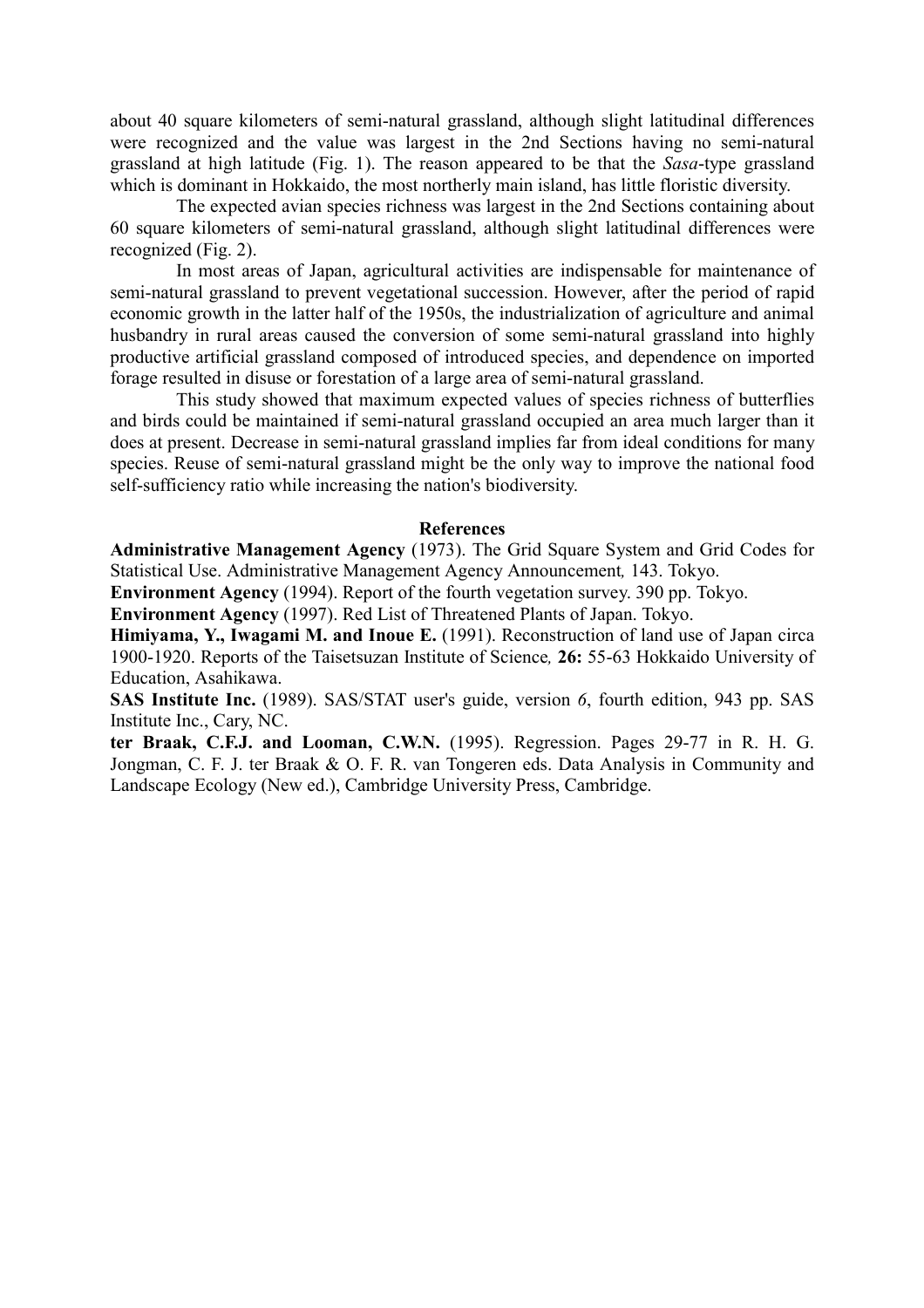

Figure 1 - Effects of semi-natural grassland on expected butterflies species richness